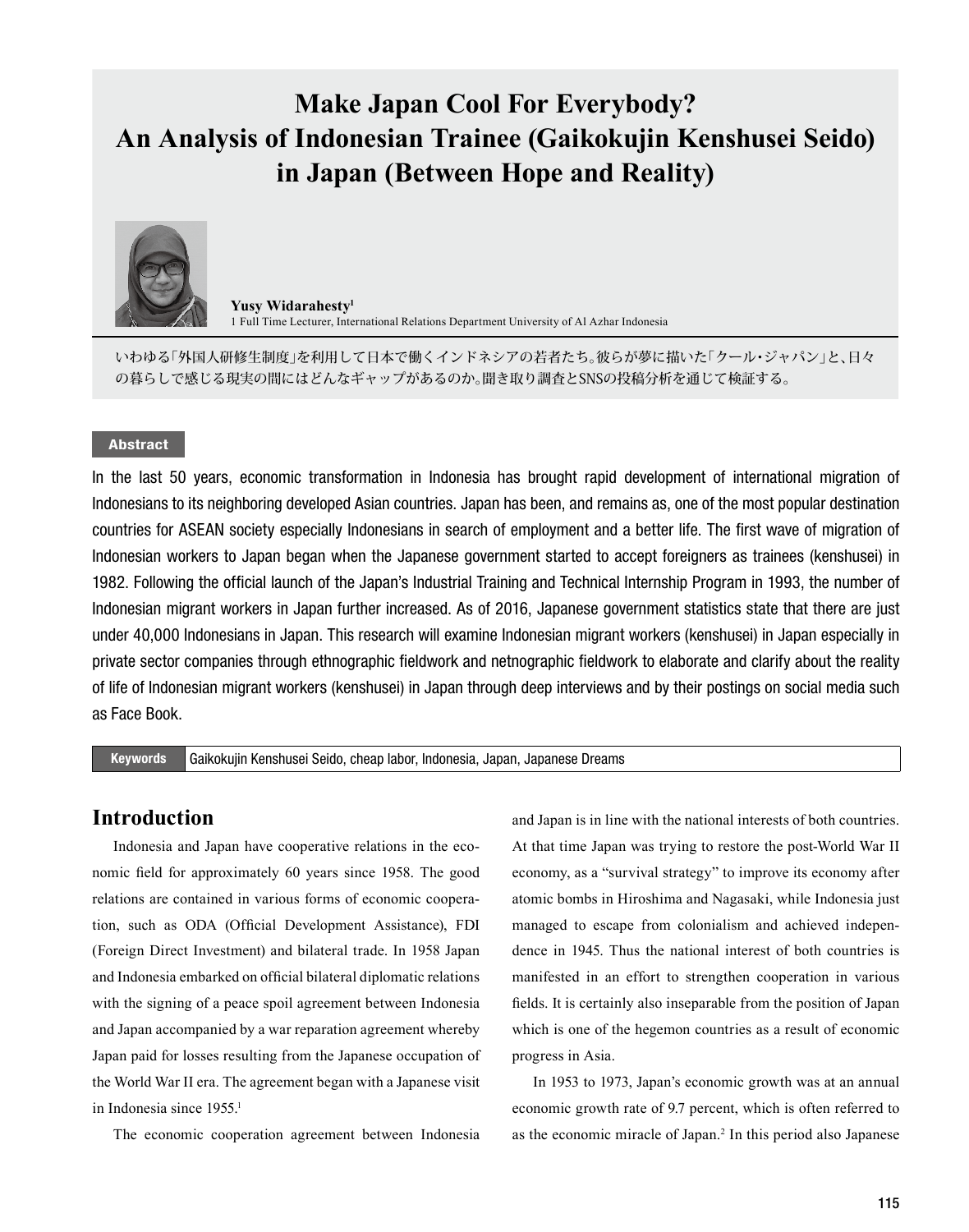electronic products successfully replace the position of German and American products. Japan's three-fold high growth rate compared to Western countries made Japan the world's second-largest GDP in 1986.<sup>3</sup> At the same time, Japan is actively continuing to establish various economic cooperation with other countries especially with ASEAN countries which are considered as a region which is capable of supporting the pace of Japanese industries.

On the other hand, the cooperation between Indonesia and Japan is not only established in the form of economic agreements in trade or industry, as a growing and developing country that succeeds in placing its country on a par with developed countries like America, at the same time the need for Japanese human resources is increasing. This is because although Japan enjoyed a period of rapid growth in the late 1980s, Japan's economic situation changed drastically in the 1990s. The "Economic Buble" event that emerged in 1990 has resulted in average growth rates in Japan declining. Then came the so-called "new comer migrants" that have changed the demographic character in Japan. The new comers mostly come from the Philippines, China, Brazil, Thailand, and other developing countries. The arrival of 'new comers' has resulted in a diversity in the composition of foreign residents in Japan, where in earlier times, foreign workers in Japan were more dominantly in content by the 'old comers' of Koreans, Chinese and Nikkeijin Latin America of Japanese origin and their descendants who have existed since the Japanese colonial period.4

The foreign workers who come to Japan to fill the labor shortage are likely to find themselves in the so-called "3k (*kitsui, kiken, kitanai*, or difficult, dangerous, dirty) jobs. To fill the labor shortage, the Japanese government then cooperates with various countries by forming a program called 'trainee' or known as an internship program. Countries that collaborate on this trainee program such as China, Vietnam, Philippines, Thailand, Peru, Laos, Sri Lanka, India, Myanmar, Mongolia, Uzbekistan, Cambodia, Nepal, Bangladesh and Indonesia.<sup>5</sup> Although the Japanese government prohibits the entry of foreign workers with no special expertise, there are loopholes in the policy so that Japan can still meet the needs of workers with no special expertise, that is through the way the worker enters by student visa, entertainer visa and includes a trainee (kenshusei) visa.

Under the Japanese immigration policy on the Immigration Control and Refugee Recognition Act, there are several classifications for foreigners to enter and work in Japan. The foreigner must have a resident status in Japan such as permanent resident status, spouses and children of Japanese nationals, and permanent residents living in the long term.<sup>6</sup> The kind of work that can be run by foreigners is also regulated in Japanese immigration policies that are limited to those with special expertise such as diplomats, engineers, or those working for humanitarian organizations or other international organizations. This is in line with the change in Japanese immigration and labor policies in 1990 which refused to accept unskilled workers while opening the door wide for acceptance of foreign workers with special expertise.<sup>7</sup>

The emergence of the different types of workers under Japanese trainee visa that differ from the system of workers has existed since the change of Japanese immigration policy in 1990. In that year a trainee dispatch program was established under the cooperation of Japanese government and business sector in Japan. This was initiated by establishing JITCO (Japan International Training Cooperation Organization) in 1991. Founded in 1991, JITCO is under the joint jurisdiction of Department of Justice, Ministry of Foreign Affairs, Ministry of Health, Labor and Welfare, Ministry of Economy, Trade and Industry, and the Ministry of Land, Infrastructure and Transport. JITCO now has a basic public interest endorsed by the Japanese cabinet office.<sup>8</sup>

JITCO (wich is currently added one organization in 2017 called OTIT Organization for Technical Intern Training as part of JITCO as well) was established as an organization that aims to set up the international trainee dispatch program system to Japan. Under the program the trainees will stay for four years in Japan, the first year will start with learning the new sciences using the visa trainee, then the visa is extended for three years under the technical intern's status where they will begin to engage directly in the activities practice his apprenticeship to a company while receiving wages.9 JITCO has a fundamental role and objective to contribute to maintaining the internship training program by providing assistance to the trainees:<sup>10</sup>

Indonesia itself has sent trainees to Japan under a cooperation agreement between the Indonesian Ministry of Manpower and Transmigration with the Association of Small and Medium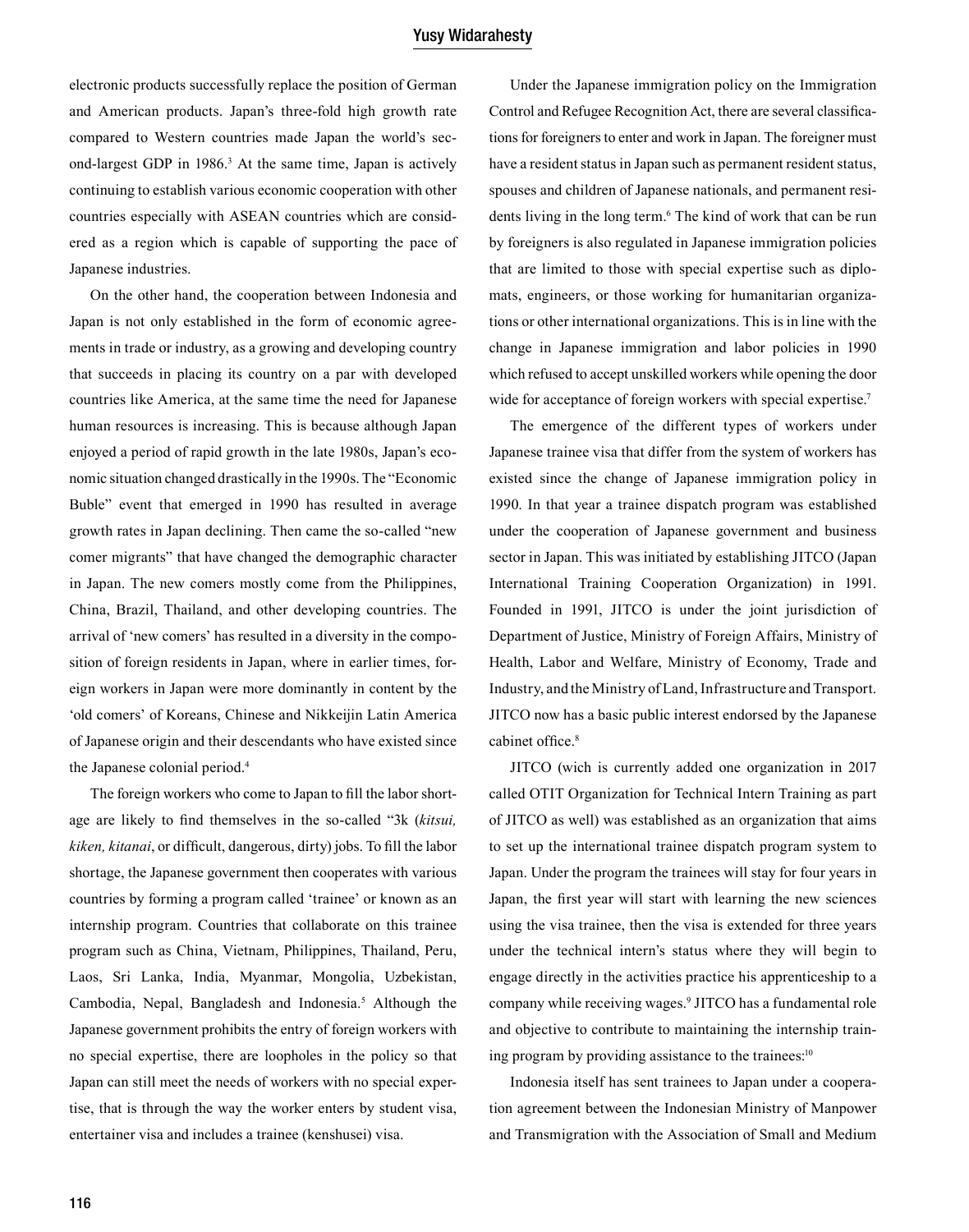Enterprises Japan (IMM Japan) in 1993.<sup>11</sup>

The sending of trainees to Japan was originally an ODA (Official Development Assistance)-assisted program that began in 1954 when Japan joined the "Colombo Plan" with a mission to promote social and economic development in the Asian region<sup>12</sup>, where the Japanese government opens the entry of Indonesian workers to work in Japan for training in industry, communications, agriculture and health.13 Japan's ODA assistance not only contributes to providing assistance in the field of social and economic infrastructure development but also in the field of human resources development including through cooperation through trainees of the program. $14$  Furthermore, the demand for Indonesian labor by the Japanese government is also one of the points that are then stated in the EPA (Economic Partnership Agreement), which in the agreement listed pillars of investment interests for Indonesia, but also an interest to reduce the number of unemployed.

In addition to the cooperation undertaken between the governments of Indonesia and Japan, the sending of trainees is also conducted at the institutional and corporate levels albeit at a smaller amount. Following the signing of an agreement between the Ministry of Manpower and the Japanese government, where the accepting agency in Japan is IMM Japan since 1993, the Indonesian government has sent many selected personnel through the Technical Intern Training Program (TITP) initiated by the Japanese government. The number of Indonesian entrants sent to Japan continues to grow from year to year (Table 1).

| NO.            | Year  | Number of Workers TKI |
|----------------|-------|-----------------------|
|                | 2011  | 1.929                 |
| $\overline{2}$ | 2012  | 2.652                 |
| 3              | 2013  | 2.577                 |
| $\overline{4}$ | 2014  | 3.741                 |
| 5              | 2015  | 5.452                 |
| 6              | 2016  | 6.498                 |
| $\overline{7}$ | 2017  | 5.162                 |
| 8              | 2018  | 2.380                 |
|                | Total | 30.393                |

Table 1. Indonesian Trainee Delivery Data Table to Japan Year 2011-2016 Sources: Pusat Data dan Informasi Ketenagakerjaan RI<sup>15</sup>

For Indonesia itself as one of the nation's suppliers of workers, many younger generations are keen to work in Japan due to better job opportunities and higher wages compared to Indonesia, along with the skills gained to support their careers in the future. When compared to the Indonesian minimum wage in Indonesia ranging from 7,000 to 14,000 yen (US \$ 70-140) per month, in the apprenticeship program, trainees in their first year are promised to receive much higher wages from their home countries, ranging from 50,000 to 80,000 yen (US \$ 500-800) per month, and in the second and third year trainees will be promised to get 60,000 to 100,000 yen (US \$ 600-1000).16

Basically, the basic law or foundation for the implementation of PTKLN (foreign work placement) program in Indonesia is in order to fulfill the right of every citizen to get a job and livelihood that is suitable for humanity, as mandated by the 1945 Constitution. Due to the domestic labor market can not afford absorbing the entire workforce, the foreign work market becomes an option for a number of workers to find work.<sup>17</sup> According to the Law of the Republic of Indonesia number 13 of 2003 on Manpower, apprenticeship is defined as a system of work training organized in an integrated manner between training in training institutions by working directly under the guidance and supervision of instructors or workers who are more experienced, in the process of producing goods and/or services in a company, in order to master certain skills or expertise.<sup>18</sup>

Sending Indonesian Workers is one of the government's policies in dealing with the unequal problem between the number of manpower and available employment. Which is where the amount of labor is more than the existing jobs. This problem is a problem that occurs in many developing countries, especially in Indonesia. while in the developed countries the problem is the lack of manpower. This of course encourages the cooperation of sending workers abroad.

In general, the sending of Indonesian labor abroad is also able to provide an economic multiplier effect both in the national scale and the region of origin of the workforce. Like growing foreign exchange, fostering family economy, driving people's economy, raising savings, reducing unemployment, improving community knowledge and education, acquiring new skills and so on.<sup>19</sup>

Based on this matter, when viewed, the relations between Indonesia and Japan can indeed be said to be in an asymmetrical position, where Japanese manufacturing industry technology is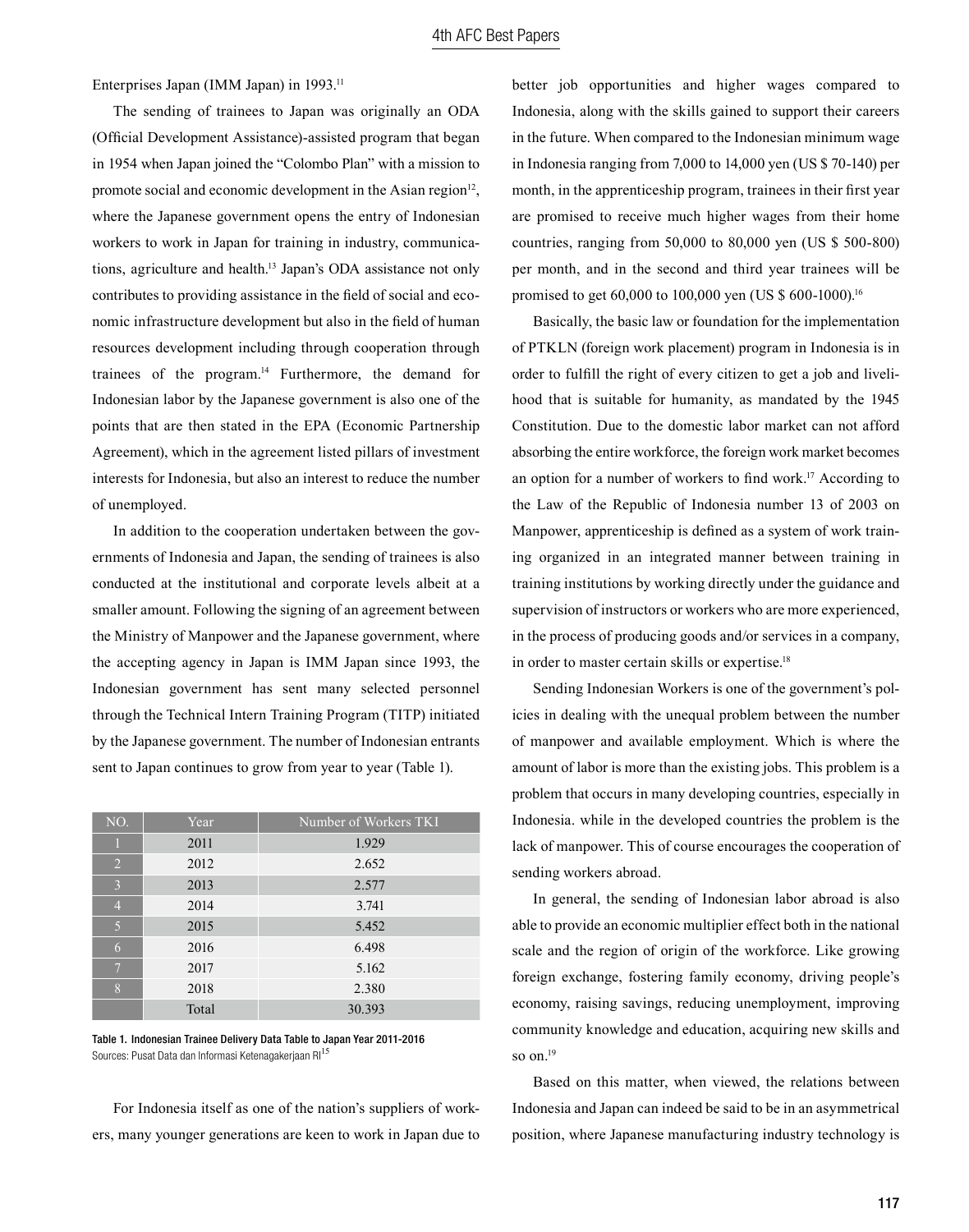more advanced and mature, while Indonesia is still far below Japan, eventually in the program of trainee cooperation between Indonesia and Japan a pillar of cooperation that focuses on the transfer of knowledge and technology transfer for Indonesian workers who are doing internships in Japan, whose ultimate goal of course is to enhance the global competitiveness of Indonesian products themselves.

This transfer of knowledge has an important meaning for Indonesia, because it is expected that with the transfer of knowledge to the Indonesian workforce, the quality of Indonesian workforce becomes better by certainly able to independently apply the knowledge gained by creating Indonesia's own quality products and able to penetrate the international market following Japan's success.

# **Frame Work**

In order to analyze the implementation of the cooperation program by looking through hope and reality, the authors will use the theory of Issue Linkage to see the cooperation character between Japan and Indonesia in a macro level and Social Media as a part of globalization to see their hope and the real life of Indonesian trainee itself in reaction or as a feedback to this trainee program in a micro level.

### **Issue Linkage**

To understand how international cooperation can take place, it can use several ways, one of which is the analysis through the concept of Issue Linkage. Here the concept of Issue Linkage used is the concept of Issue Linkage according to E.B. Haas as a conceptual foundation that can explain the dynamics of the implementation of the Technical Internship Program (TIP) between Indonesia and Japan.<sup>20</sup>

Issue linkage is a pattern of cooperation by way of 'barter' issues. A partnership between parties with a conflict of interest (not necessarily in a conflictual context) can be achieved by linking a sphere of issues with other issues so that each party will get what it wants. To analyze the issue of linkage, it is necessary to map out who is the linker, ie the party who offers an aspect of issues to be 'switch' with the realm of issues that are in the interest of the linkee party. Party linkee is the party offered a form of compensation by the linker who generally interests linkee will be reduced and replaced with the compensation. In addition, a clear mapping of the interests of both parties is required.<sup>21</sup>

Japan within the framework of TIP (technical Internship Program) program is a linker that has interests both economic interests and political interests to Indonesia.22

While Indonesia is a linkee party of the trainee / TIP program, here Indonesia realizes that this trainee program is an opportunity for Indonesia to get knowledge or technology transfer from Japan which is one of the developed countries in Asia also in the World. Through this partnership Indonesia also expects in addition to the fulfillment of employment opportunities for Indonesia's population of surplus demography, but also the establishment of trained and educated Indonesian workers with new skills and knowledge that can be brought and applied later in Indonesia so that the expectation is that there will be a change that can build nation and state for the better.

## **Social Media**

Social Media is one of the buzwords that came along the web 2.0 rhetoric, along with some other terms, somewhere around 2005. As such, the concept does not have a strictly defined meaning, but people using the concept want to stress that is a new era.<sup>23</sup>

In social media people voluntarily share content, for example videos, texts, images, music, through online platforms and with the help of applications that are based on social software. The content in social media has its own audience as the traditional media, like TV, radio, magazines and newspapers have, but the biggest difference is that people enjoy sharing the content they have made themselves or maybe copied from others.<sup>24</sup>

In this context to see the image from the trainee program in Japan, I use the netnography methodology to see and gauge what their daily activities which are displayed through their social media such as Facebook, Instagram etc., and how the real conditions of their life as a trainee itself.

# **History of Relations between Indonesia and Japan Cooperation in Employment**

The assistance program of ODA is a technical assistance program between Japan and developing countries. As a developed country, Japan is conditioned to have responsibility in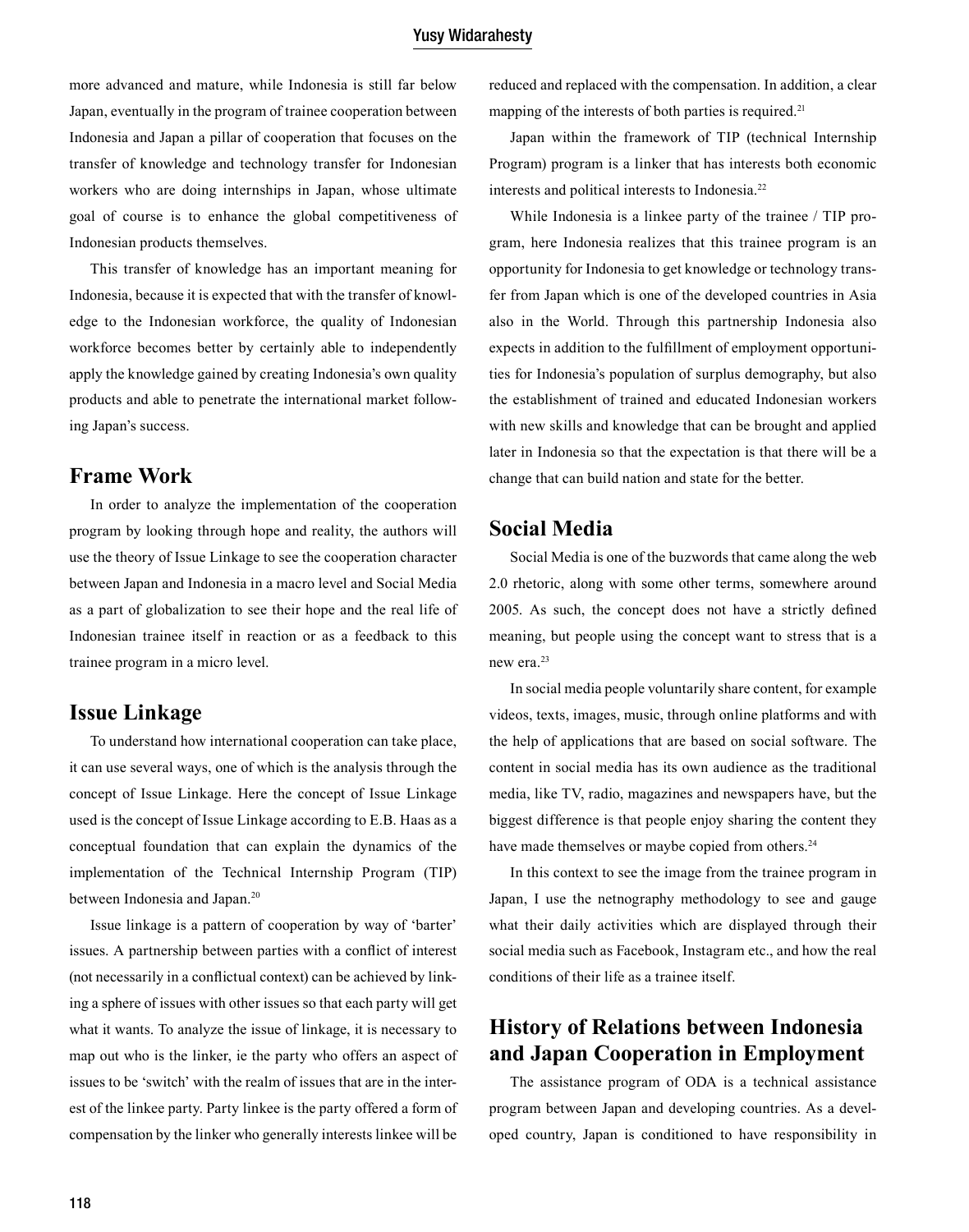'human development efforts' that is through the way of providing knowledge and developing the capabilities and quality of human resources of the people of the developing countries. Thus it can be said that the history of Indonesia and Japan cooperation in this trainee program started with the assistance of Japanese ODA in Indonesia which started from 1954, in the form of acceptance of trainees to get training in industry, transportation, agriculture and health communication. This Japanese ODA assistance was created with the aim of contributing through the areas of human resource development, infrastructure and socio-economic development.<sup>25</sup>

Furthermore, Indonesia and Japan have increased their relationship momentum in 2007. On August 20, Indonesia and Japan signed an economic cooperation agreement (IJEPA). The establishment of the EPA itself began when the proposal for the formation of FTA offered by Japanese Prime Minister Junichiro Koizumi to President Megawati who was visiting Tokyo on 22-25 June 2003.26 Then in a joint announcement made between the Prime Minister of Japan and the President of Indonesia, announced on 8 September 2003 Megawati and Junichiro Koizumi agreed to assign both officials in the two governments to a preliminary meeting to discuss the possibility of establishing an EPA between Indonesia and Japan.<sup>27</sup> The cooperation sectors under the IJEPA agreement between Indonesia and Japan under the White Paper on International Trade in 2001, are described as trade agreements that go beyond the tariff limits in the FTA by reaching areas such as investment, competition, digitizing trade procedures, and harmonizing the system and facilitating the movement of people per person.<sup>28</sup> In the point of people movement per person it can be said that both parties will provide a framework to facilitate human movement in various categories including short-term corporate visitors, intra-business, investors and professional services. In the same context both parties will also provide acceptance for nurses and caregivers. And both sides will also collaborate on an ongoing basis to expand the reach of apprenticeship and engineering programs.

Based on the above explanation, so far, there are two cooperation related to employment that is still on going that is placement of nurse and caregiver of parents from Indonesia in Japan and apprenticeship program or trainee. The placement of nurses and caregivers of parents is in line with the economic cooperation between Japan and Indonesia (The Indonesia-Japan Economic Partnership Agreement / IJEPA) run in 2008. Under the agreement Indonesia promised to send 600 nurses and 400 nannies parents from Indonesia to Japan which will be facilitated by the Japan International Corporation of Welfare Service (JICWELS).29 The shipment is based on a lack of manpower in the sector despite increasing demand due to the growing number of aging population in Japan.

With regard to the aging population in Japan, 2005 was a turning point for Japan's demographic conditions. According to official Tokyo statistics, the number of deaths in the year is very little compared with the number of births.<sup>30</sup> With the decline in the average number of births, there is a decrease in the number of children's populations and this has resulted in a decrease in the number of productive age populations that will impact on the lack of human resources in Japan. With the condition of the elderly population is more than the young population and productive, this will actually make the level of dependence in Japan to be higher. This problem of population decline is certainly a potential threat to the existence of Japan as a country, because the problem either directly or indirectly will have an impact on other aspects. One of them is the employment aspect that the decrease of the youth population will also decrease the number of productive age population or the worker population, which means the number of human resources in Japan will decrease.

In line with the problem, the population crisis is exacerbating the current condition of Japan, where the rate of productive labor occupation is decreasing. Currently many companies and work sectors in Japan suffer from a severe labor shortage.<sup>31</sup> This can be seen through the following graph 1:



Graph 1. Sectors Experiencing the Disadvantages of Acute Labor Shortages Sources: Ministry of Health, Labour and Welfare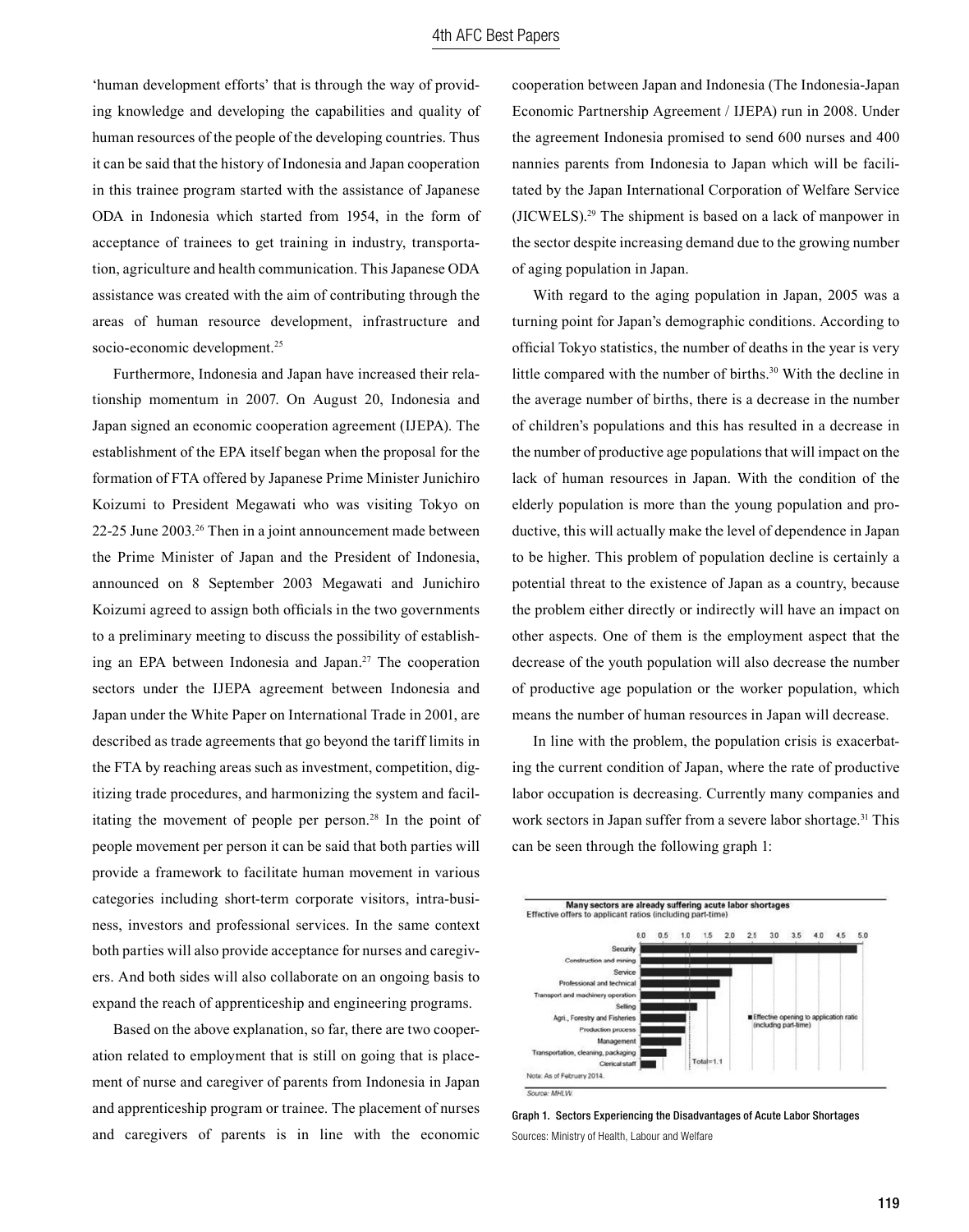Through the graph above can be seen that the needs of Japanese productive workforce is very high. And the ongoing demographic crisis condition in Japan has finally caused Japan to open up wide opportunities for foreign workers, especially for nursing staff and industrial sector, which emphasizes on 3K type of work (kitsui, kiken, kitanai).

For nursing workers, although Indonesia has a large supply of nurses and parenting caregivers, in reality the Indonesian government has difficulty recruiting highly qualified and qualified nurses with adequate experience, as well as fluent in Japanese. Furthermore, difficulties with nursing accreditation exams held in Japanese are exactly the same as the tests taken by nurses from Japan themselves who want to obtain accreditation, although nurses from Indonesia are competent and have extensive knowledge in terms of the theory and practice of care but will be difficult to pass the exam when not mastering the Japanese language. It is also seen as an act of the Japanese government that seems to deliberately hinder the entry of Indonesian labor into the Japanese labor market.<sup>32</sup>

Furthermore, to meet the workforce in the field of industry, Indonesia and Japan build cooperation in the field of apprenticeship programs or trainees. As previously mentioned, the trainee program established by the Japanese government since 1954 initially aims to encourage international cooperation and provide assistance to developing countries. This program is formed by the cooperation of Japanese government and business sector in Japan, which is a response from the expansion of post-World War II Japanese economy and post-employment shortage. This led to the influx of newcomers or foreign workers from Korea, Taiwan, Thailand, Malaysia and Indonesia in the 1960s until increasing in the 1980s.<sup>33</sup>

In the new trainee program, the Japanese government also established cooperation with developing countries on the employment sector one of them with Indonesia. As mentioned earlier, Indonesia itself has sent trainees to Japan under a cooperation agreement between the Indonesian Ministry of Manpower and Transmigration with the Association of the Small and Medium Enterprises Japan (IMM Japan) in the year 1993.34

*Kenshusei* acceptance in Japan was started around the end of the 1960s, when many Japanese companies are expanding abroad.

However, in the late 1980s, the acceptance of foreign workers who entered work in Japan with the kenshusei system became a major debate in the political, economic, social, and so forth. As a result, the Japanese government in 1990 revised the existing training system by allowing it to receive kenshusei in the broader fields of work, aiming to shift Japan's technology as a contribution to develop human resources in developing countries.<sup>35</sup>

Because the trainee program is established as a program that aims to transfer skills, knowledge and technology to developing countries so that it is expected to improve the quality of its human resources and its opportunities in achieving better job opportunities. So a plan came up to direct the trainees after they had finished their apprenticeship to become entrepreneurs. This is the background of the establishment of the Tokyo Commitment agreement between various government institutions both from Japan and Indonesia in 2007. With the Tokyo Commitment is expected to encourage the development of entrepreneurial spirit through trainee program in Japan, this is done by running training, counseling, and briefing.<sup>36</sup>

The history of the movement of workers in Asia can be traced back to the colonial period in the early nineteenth century, when workers moved from one place to another for construction, agriculture and mining projects. It was not until the 1980s that the Indonesian government decided to start developing programs related to overseas workers by regulating through government regulations and involving the industrial sector. Since then Indonesia has established and submitted the sending of workers abroad as part of the development and development plan.<sup>37</sup>

Currently, of course, as a sovereign country Indonesia must have its own regulation governing Indonesian workers who will be placed abroad, both in terms of rights and obligations, placement, and also of course the protection of labor migrants. The regulation is contained in Law No.39 of 2004 on the placement and protection of Indonesian workers abroad. Within the law there are several articles that are important to be understood contained in chapters 8 and 27. In the law are affirmed the rights and obligations of TKI (Indonesia migrant workers) listed in one of the points in article 8 namely:

*"Every prospective migrant worker has the same rights and obligations to obtain the same rights, opportunities,*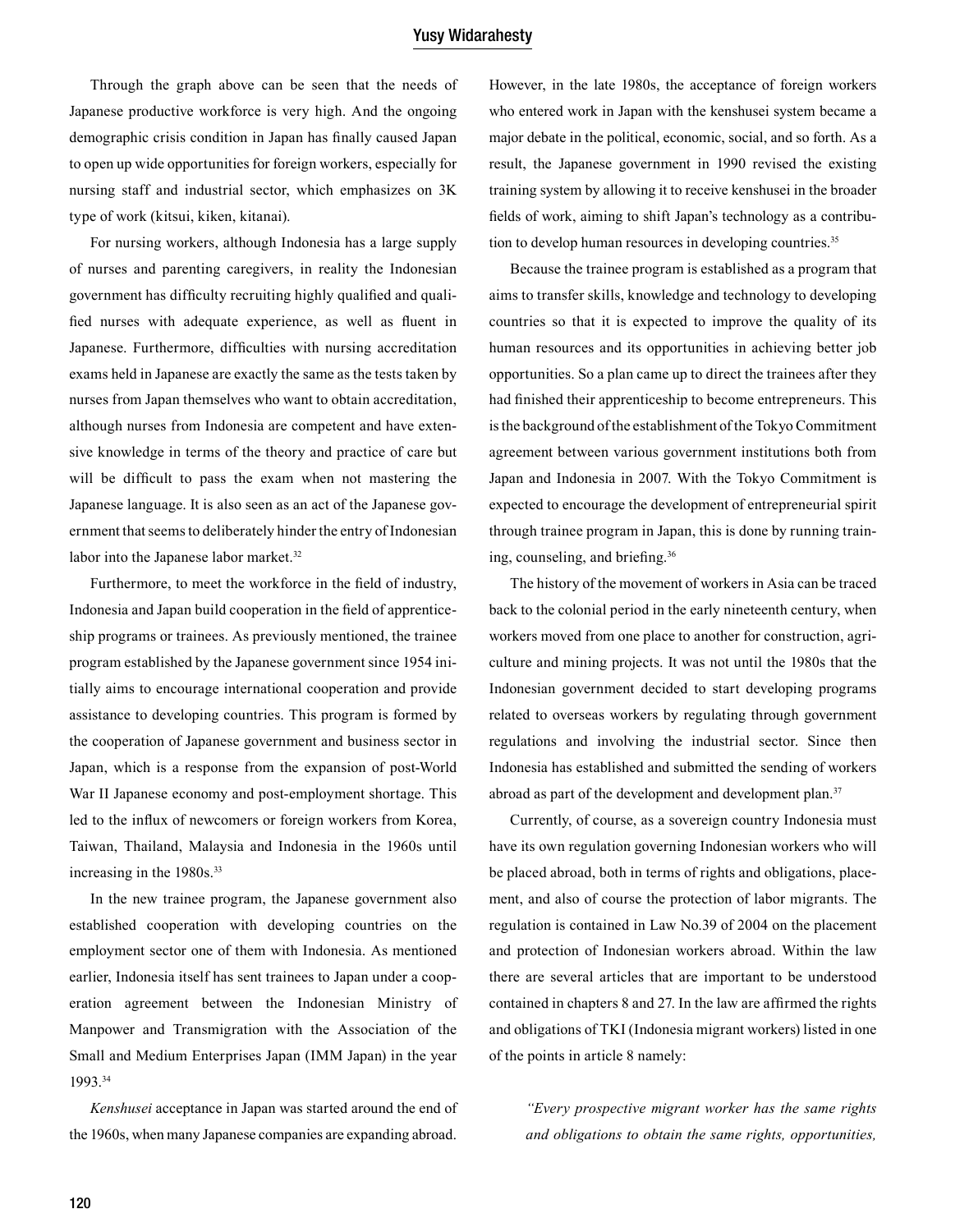*and treatment obtained by foreign workers."*<sup>38</sup>

Under the Indonesian Law, the placement of overseas migrant workers may only be made to a destination country whose government has entered into a written agreement with the Indonesian government or to a destination country that has laws and regulations protecting other foreign workers in accordance with the laws and regulations in country of destination.<sup>39</sup>

There is a special chapter in the Indonesian law covering various articles on the protection of Indonesian workers, namely chapter VI. As Article 77 states that every prospective migrant worker has the right to obtain protection in accordance with legislation starting from pre-placement, placement period, to post-placement. Such protection shall be undertaken by the designated labor attaché the Indonesian government in accordance with the laws and regulations as well as the laws and customs of international supervision, this is as set out in Article 78. Article 79 also said that the representatives of the Republic of Indonesia are required to conduct guidance and supervision over the representatives of private migrant workers and migrant workers placed abroad.40 Therefore, in relation to the issue of trainees, the Ministry of Manpower and Transmigration as the representative of the Indonesian government should supervise the sending organizations of trainees to Japan from both private and IMM.

Furthermore, in article 80, it is explained that the protection during the period of overseas migrant placement is carried out in accordance with the provisions of laws and regulations in the country of destination and international law and custom, in this case referring to the labor legislation of Japan and the ILO. Where in the regulation the TKI is entitled to obtain defense of the fulfillment of rights in accordance with the work agreement and the laws and regulations in the destination country.<sup>41</sup>

In the rule of labor law of the Republic of Indonesia is also explained about the definition of apprentices. According to the Law of the Republic of Indonesia number 13 of 2003 on Employment, apprenticeship is defined as a system of work training that is organized in an integrated manner between training in training institutions by working directly under the guidance and supervision of instructors or workers who are more experienced, in the process of producing goods and / or services in the company, in order to master certain skills or expertise.<sup>42</sup>

ILO also launched a "discriminatory resistance against migrant workers and minorities in the workplace" project in 1991 as a form of concern for such discrimination cases<sup>43</sup> Japan's labor law rules also have non-discriminatory rules, although they are not described in as much detail as the rules of the ILO, Japanese law also classifies trainees as prohibited from discrimination. However, in reality there is discrimination against trainees in terms of work sector restrictions. The work sector accessible to trainees is limited to sectors such as metal industry, building construction, food, fisheries, and agriculture. And within the already limited work sector, the work to be handled is also limited without the opportunity to move parts during the program.

These jobs can be referred to as manual labor or belonging to 3K jobs. The work undertaken by this factory worker among others includes machine operators, electronic equipment assemblers, packers, food processors from fish, drilling and so on. This, of course, raises the question if the above Japanese employment law prohibits discrimination against trainees, then why only 3K jobs are the type of work performed by the trainees, which is a kind of work that has a history long as a kind of work that is highly avoided by Japanese society.

In JITCO's policy as an organization that oversees the running of trainee programs in Japan itself has actually issued rules that refer to the Japanese Labor Standards Act in various respects, for example in terms of wages. There are, of course, some deductions from the monthly wage to meet operational costs, such as income taxes, housing taxes, social security, employment insurance, and daily and living expenses.<sup>44</sup> In addition to the wages of Japan's labor regulations also regulates the number of working hours referring to ILO regulations.

In the article it appears that in the rules of working hours and public holidays, ILO and Japan labor laws are equally enacting the same rules. Workers will work for approximately 40 minutes to a maximum of 48 working hours in a period of one week, then workers are also entitled to get time off for one day every week. In accordance with the regulations in the JITCO manual, the company where the trainee is employed has an obligation to pay the trainee overtime fee in accordance with the number of hours a trainee is working. To work more than 8 hours a day trainees are entitled to not less than 25 per cent extra wages, as well as overtime work done at night, 22:00 and 05:00 local time, while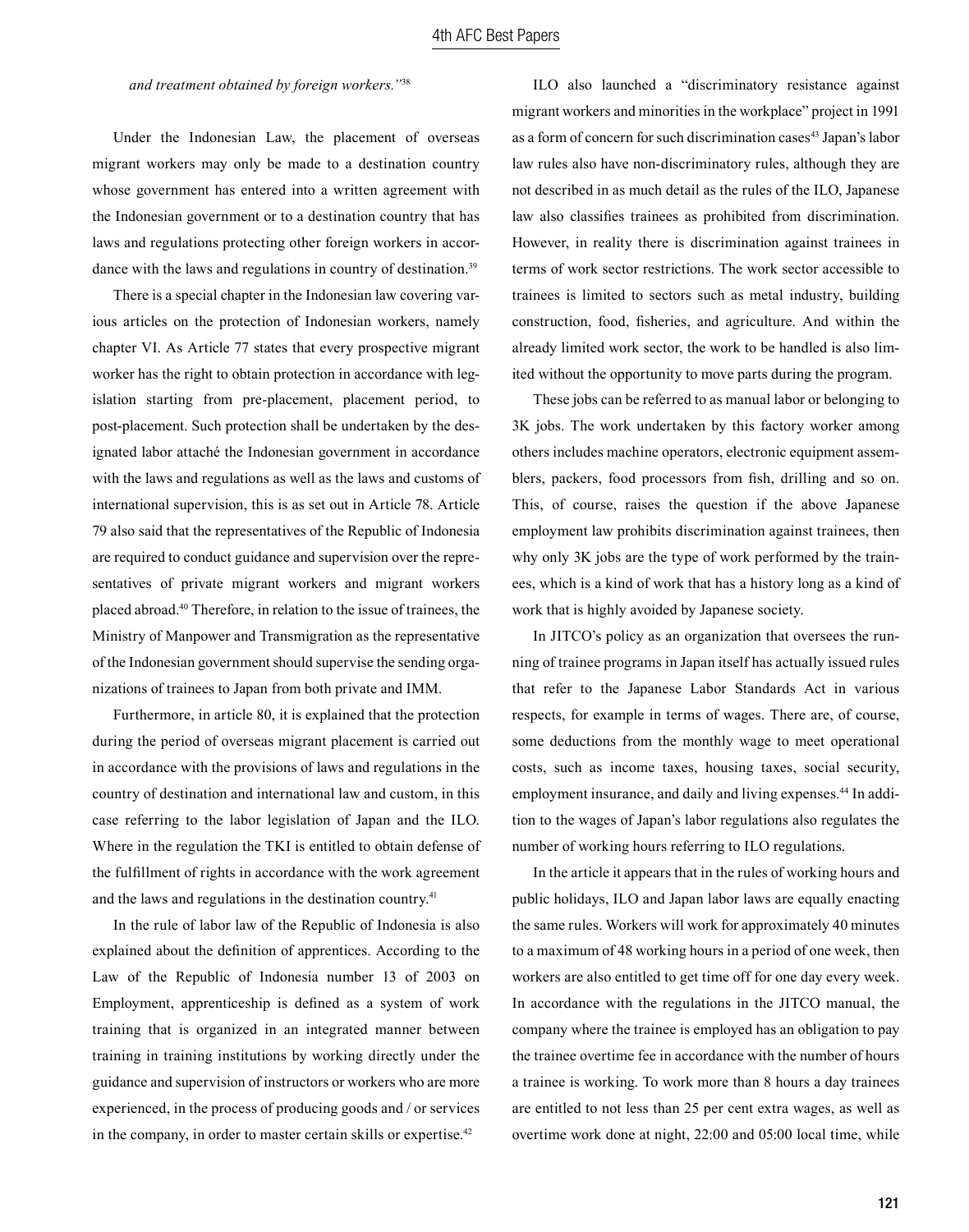for overtime work on a trainee's day off entitled to no less 35% extra paid.<sup>45</sup>

Article 69: *"An employer shall not exploit an apprentice, student, trainee, or other worker, by whatever name such person may be called, by reason of the fact that such person is seeking to acquire a skill"*

Article 69-2: *"An employer shall not employ a worker who is seeking to acquire a skill in domestic work or other work having no relation to acquisition of a skill"*<sup>46</sup>

Yet even so there are still a few companies that employ trainees with unnecessary working hours, this is in line with a quotation from one of the owners of a clothing industry company who says that there are still many factories demanding workers to work from 8 am to 6 pm morning the next morning.47

# **Make Japan Cool For Everybody? An Analysis of Indonesian Trainee In Japan**

Japan has been, and remains as one of the most popular destination countries for ASEAN society especially Indonesians in search of employment and a better life. as we know that since the 1990s Japan has been known for its power of soft power through popular culture or "cool Japan" and so on. Of course the success of Japan to be a hegemon country has led to Japanese dream among developing countries. And Indonesia is one of them.

Japan's popularity for the people of Indonesia has started since the era of 1970s, and continues to increase from year to year. Japanese dream emerged after the previous American dreams succeeded successfully spread to various countries including Indonesia. Therefore trainee program cooperation between Japan and Indonesia become easy thing accepted and very much in demand by Indonesian society. It is of course, because being able to work in a country like Japan will give more value.

The positive impression of this trainee program can also be seen clearly from the picture or appearance shown by the trainee participants in Japan through their social media. From the 10 trainees interviewed, 9 of them displayed a very positive impression of the program through their social media. Japan succeeded in giving a wonderfully cool of positive image, and it is seen through anyone who has visited Japan both being studying, tourists and of course for the kenshusei itself.

After doing field observation by following and looking deeper into the activities of these kenshusei, it turns out there are some things that are found contrary to what they display through social media. The photos of happiness taken in every corner of the beauty and sparkling city of Japan is not worth and not as "Cool" as the daily sacrifice of the kenshusei's life. Such is still found a lot of exploitation of working hours, and inadequate facilities from the residence of the kenshusei etc. but the constraints and problems are often reluctant to be expressed by the kenshusei. Besides the reason for language skills, there is also a lack of understanding of the kenshusei regarding the flow of mechanisms related to the rules which applicable in their employment agreement.<sup>48</sup>

However, the difficulties faced by these kenshusei did not stop their hopes. They still hope after returning from Japan they can develop a career and work in a better place in Indonesia and they promise will no longer work on the 3 K type of job (Kitsui, Kiken, Kitanai).49

In the scheme of cooperation through the 'Issues Linkage / barter issue' between Japan and Indonesia in the field of employment it can be said that through the Japanese government's immigration policy in this case just looking for a gap to find solutions Japan needs for the entry of non-skill personnel, the Japanese government plays a role in capturing the issues or problems faced by Indonesia as a developing country that is still in need of assistance related to the transfer of knowledge and technology through the development of its human resources, plus the Indonesian government yet to be able to provide employment to meet the number of Indonesians experiencing such demographic bonus . For that cooperation of Indonesia and Japan is a 'barter issue' where in Japanese perspective, Japan has an interest in Indonesia both in terms of politics and also economy. For Japan, it is important that the cooperation of this trainee program is important to position Japan as a developed country in order to be able to say that Japan is taking responsibility and play a role in making progress and progress toward developing countries according to what is stated in Colombo Plan. economic cooperation can certainly fill the shortage or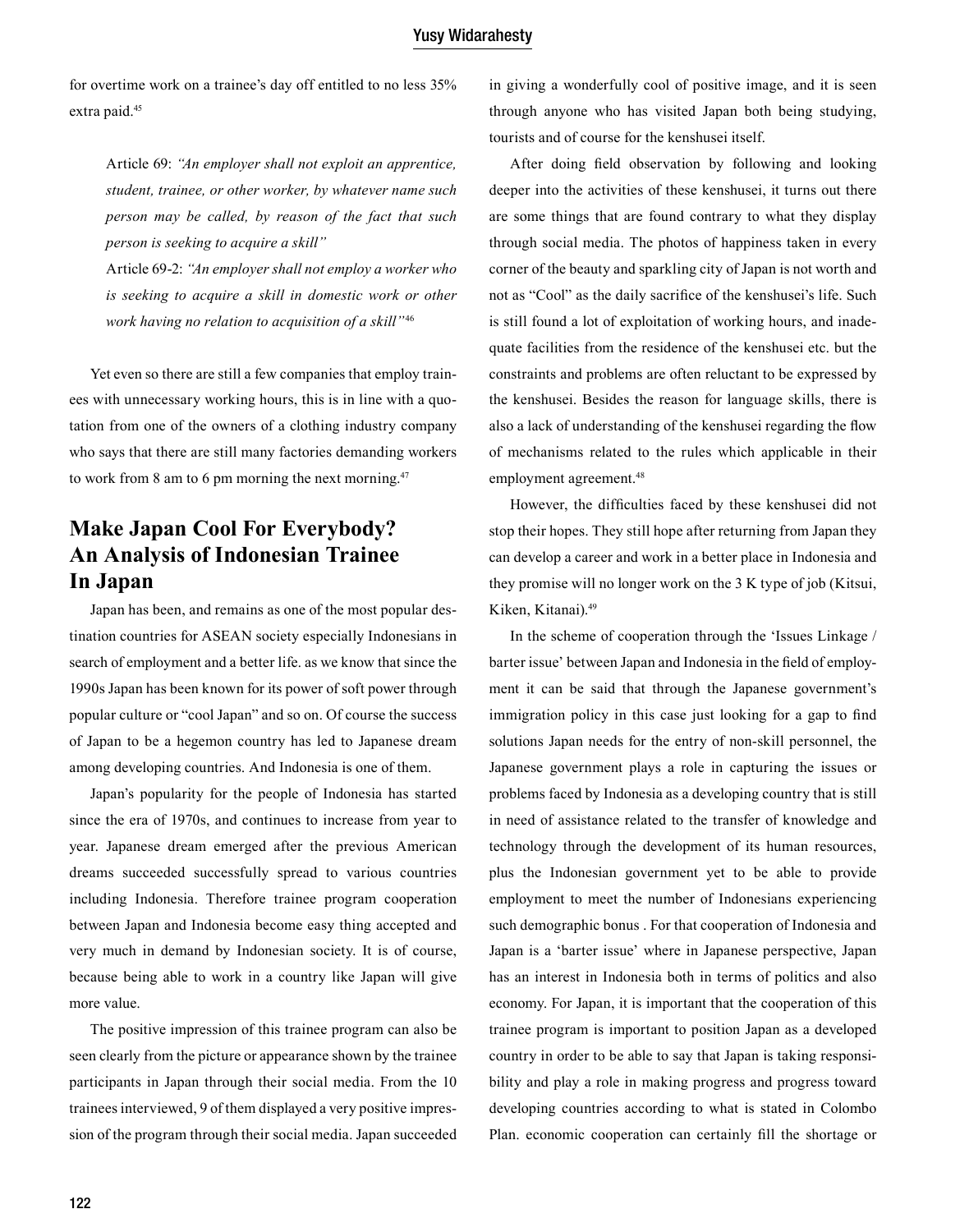vacancy of the number of productive workers in Japan, especially for the types of jobs that are 3K (kitsui, kiken, kitanai) that is difficult, dangerous and dirty. The vacuum of this productive workforce is important for Japan to cope with, given Japan's economic driving force exists on industrial exports. Furthermore, in terms of its relationship with Indonesia, the cooperation would further legitimize the importance of Japan's position for Indonesia both politically and economically, which, as mentioned earlier, about the features of international cooperation by Robert and Nye, which under international co- operation conditions the pattern of each country that will be mutually dependent on each other.

The dependence then shows that colonialism for developing countries in this case Indonesia to hegemon countries like Japan has not been completed. The form of international cooperation between developed countries and developing countries is a consequence of globalization flow, which between countries will indeed form an unbalanced pattern or a global imbalance. In a report of the world commission on the Social Dimension of Globalization, established in 2001 by the International Labor Organization or ILO (founded in Geneva in 1919 to bring together government, employers and workers). The Commission led by Tanzania Benjamin W.Mkapa and the President of Finland Tarja Kaarina Halonen issued a report containing the issues of skepticism (about globalization) in 2004.

# **Conclusion**

It can be said that Japanese dreams are the result of the success of Japan which established their country as a developed country, the beauty and "cool Japan" is also able to dominate the imagination from the appearance of social media owned by the Indonesian Kenshusei in Japan, although in their daily lives some people (kenshusei) are experiencing contradictory conditions, but for some people (kenshusei), they have to expend their lives for wellbeing.

## **Acknowledgement**

The writer of this study acknowledges and is grateful that this work was supported by The Sumitomo Foundations for "Japan Related Research" for period of 2017 – 2018 and still on-going research.

# **References**

- 1 ODA
- 2 Masaaki Shirikawa, The Transition From High Growth to Stable Growth: Japan"s Experience and Implications for Emerging Economies, Bank Of Japan, Accessed on November 2016. At http:// www.boj.or.jp/en/announcements/press/koen\_2011/data/ko11050 6a.pdf,
- 3 Mamoudou Hamidou, the Determinants of the Japanese Economic Growth (1960-1990) and the Causes of Its Recession (1990-2009), Accessed on November 2016 at http://r- cube.ritsumei.ac.jp/bitstream/ 10367/3665/1/51209659.pdf
- Soo Im Lee, Japan"s Demographic Revival; Rethinking Migration, Identity and Sociocultural Norms, World Scientific Publishing Co.Pt. Ltd, Singapore, 2016. p. 50-51
- 5 Zhou Yuan, "The Role of The chinese Labour Agencies in Japanese Foreign Trainee and Technical Intern System" Accessed on November 2016 at http://lup.lub.lu.se/luur/download?func=downloadFile&recordOld=217 5354&fileOld=2175355
- 6 Chizuko Hayakawa. "Labour Law and Policy Issues Relating to Foreign Workers in Japan, Accessed on November 2016 at i http://web. jil.go.jp/english/JLR/documents/2010/JLR27\_hayakawa.pdf pada November 2016
- 7 Takeyuki Tsuda, "Reluctant Host: The Future of Japan as a Country of immigration," Accessed on November 2016 at http://migration.ucdavis.edu/rs/more.php?id=39\_0\_3\_0
- 8 JITCO, Accessed on February 2017 at http://www.jitco.or.jp/english/ about/index.html
- 9 Haning Romdiati "Indonesian Migrant Workers in Japan: Typology and Human Rights," Accessed on December 2016 at http://kyotoreview.cseas.kyoto-u.ac.jp/issue/issue3/article\_293.html
- 10 JITCO, Accessed on February 2017 at http://www.jitco.or.jp/english/ about/index.html
- 11 Haning Romdiati, "Indonesians Migrant Workers In Japan: Typology and Human Rights" Accessed on November 2016 at http://kyotoreview.cseas.kyoto-u.ac.jp/issue/issue3/article\_293.html
- 12 Nana Oishi, Training or Employment? Japanese Immigration Policy in Dilemma, International Labour Office, Accessed on November 2016 at www.smc.org.ph>uploads>apmj\_pdf,
- 13 ODA, Accessed on February 2017 at http://www.id.emb-japan.go.jp/ oda/id/whatisoda\_02.htm
- 14 Japan International Cooperation Agency, JICA Profile, Accessed on February 2017 at http://www.jica.go.jp/indonesia/office/others/pdf/ brochure01.pdf
- 15 Pusat Data dan Informasi Ketenagakerjaan RI, "DATA PESERTA PEMAGANGAN LUAR NEGERI TAHUN 1993-2018, Juni 2018 Accessed on November 2018 at www.pemagangan.com
- 16 Ibid (data center)
- 17 http://elib.unikom.ac.id/files/disk1/455/jbptunikompp-gdl- nirwanmaul-22713-7-11.bab-i.pdf
- 18 Cholichul Hadi dan Dodik Kurniawan, Potensi dan Problematik Kenshusei (Pemagang Indonesia di Jepang) Menuju Kemandirian Accessed on February 2017 at http://cholichul-fpsi.web.unair.ac.id/ artikel\_detail-41301-buku-Potensi%20dan%20Problematika%20 KENSHUSEI%20(Pemagang%2 0Indonesia%20di%20Jepang)%20 Menuju%20Kemandirian.html
- 19 BNP2TKI, Accessed on February 2017 at http://bnp2tki.go.id/hasilpenelitian-mainmenu-276/226-permasalahan-pelayanan-dan-